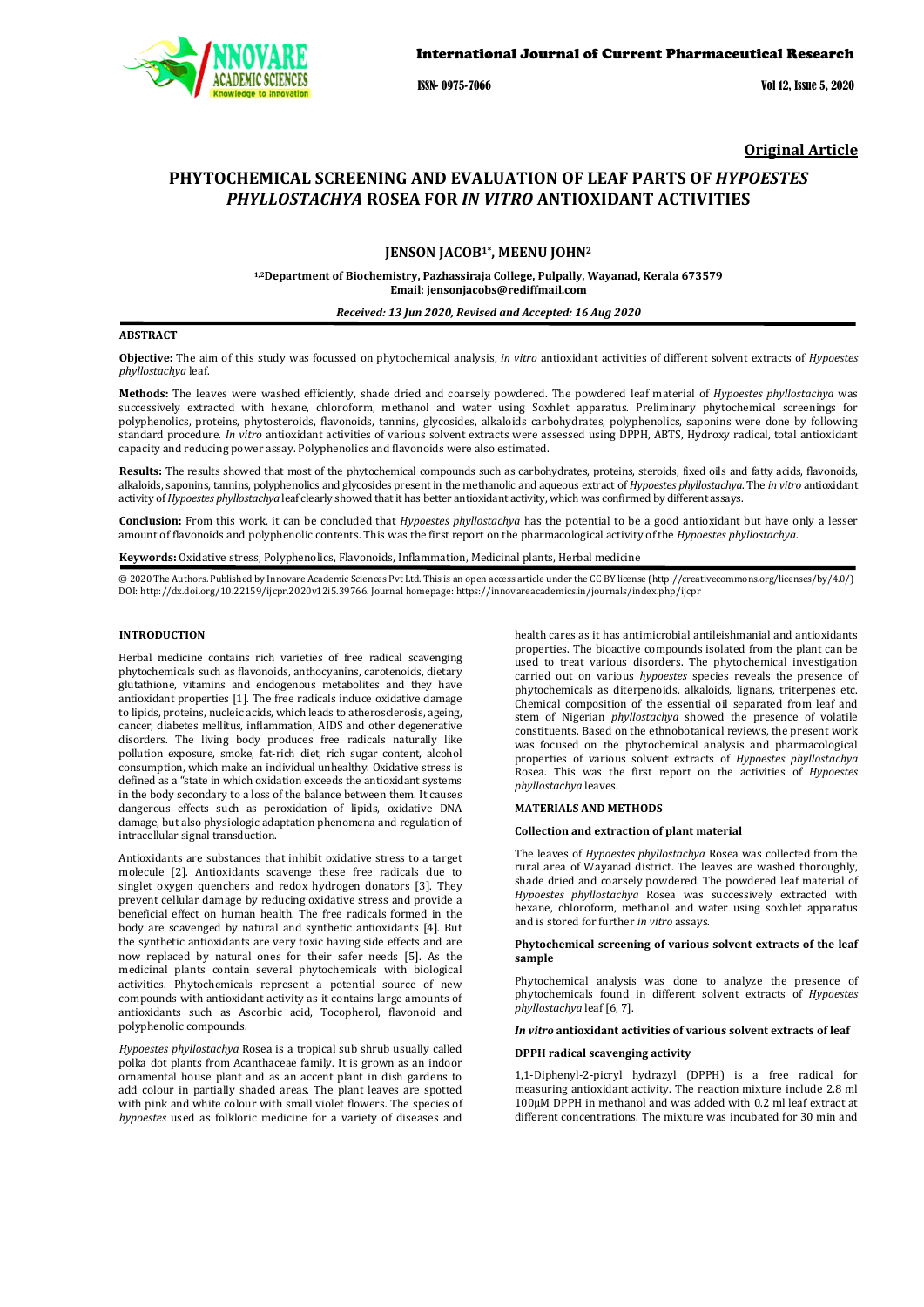the optical density was taken at 517 nm. Ascorbic acid is used as a reference standard and methanol without sample along with DPPH was taken as control [8].

% of Scavenging = (A control-A Test)/A control X 100.

#### **Hydroxyl radical scavenging assay**

The assay is based on the capacity of phytochemicals to compete with salicylic acid for hydroxy radicals. The mixture include 1 ml 1.5 mmol FeSO4 added with 0.7 ml 6 mmol hydrogen peroxide, 0.3 ml 20 mmol sodium salicylate and 1 ml of different concentrations of three solvent extracts of the leaf material. The mixture is then incubated for 1 hour at 37 °C and the optical density of the hydroxylated salicylate complex was measured at 562 nm. The standard used for the assay is ascorbic acid [9].

#### Total antioxidant capacity (Phospho molybdenum assay)

The principle behind assay is the reduction of Mo(VI) to Mo(V) by the leaf extract and forms a green coloured phosphate Mo(V) complex at acidic pH. 0.3 ml leaf extract was added with 3 ml reagent solution which contains 0.6 M Sulfuric acid, 28 mmol Sodium phosphate 4 mmol Ammonium molybdate. Incubate the mixture for 90 min at 95 °C and sample was cooled. The optical density was taken at 695 nm [10].

#### **Reducing power assay**

Different concentrations of leaf extract (0.2–1 mg/ml) dissolved in methanol was added with 2.5 ml 0.2 M phosphate buffer (pH 6.6) and 2.5 ml 1% potassium ferricyanide. Incubated the mixture for 20 min at 50 °C and add 2.5 ml 10% TCA. Then centrifuge mixture at 3000 rpm for 15 min. 0.5 ml of the upper layer is added with 2.5 ml of distilled water and add 0.5 ml 0.1%. ferric chloride. Read the absorbance at 700 nm. An increased absorbance value show high antioxidant potential [11].

#### Estimation of total polyphenolics

The reaction mixture contain 50 μl of sample, 3 ml water, 0.25 ml FC reagent and 0.75 ml 20 % Na<sub>2</sub>CO<sub>3</sub>. The total volume make up to 5 ml using water. Mixed well and incubated the mixture at 50 °C for 2 h. Read the absorbance at 765 nm using spectrophotometer [12]. Here gallic acid was used as the standard. The concentration of total polyphenolic content was obtained from gallic acid standard curve.

#### Estimation of total flavanoid content

In this method Quercetin is used as standard. Here quercetin in methanol is diluted to different concentrations. The diluted querscetin (0.5 ml) were added to 1.5 ml methanol, 0.1 ml 10% aluminum chloride, 0.1 ml 1M potassium acetate and 2.8 ml of distilled water. Incubated the mixture for 30 min. Optical density was determined at 415 nm. 10% aluminum chloride replaced by distilled water was taken as blank. Similarly, 0.5 ml of different solvent extacts of leaf material reacts with aluminum chloride for estimating flavanoid content. The results were expressed as mg Quercetin equivalents/g sample [13].

### **RESULTS AND DISCUSSION**

### **Phytochemical screening of different solvent extracts of the leaf material**

The hexane, chloroform and methanolic and aqueous leaf extract of *Hypoestes phyllostachya* were screened for the presence of phytochemical compounds. The qualitative analysis of methanolic and aqueous leaf extract showed the presence of carbohydrates, proteins, steroids, fixed oils and fatty acids, flavonoids, alkaloids, saponins, tannins and polyphenolics. The hexane extract of the leaf contains only carbohydrates and proteins whereas the chloroform extract contains carbohydrates, proteins and saponins. When related to other solvent extracts, the aqueous and methanolic leaf extract had rich content of phytochemicals with higher precipitation. The results of the analysis were represented in table 1. Even though the phytochemical constituents are reported to have many therapeutic and biological properties, *Hypoestes phyllostachya* is expected to have certain medicinal uses [14-16]. From this phytochemical screening, the results showed that methanolic and aqueous extract of *Hypoestes phyllostachya* contains rich phytochemical constituents, which may be due to high polar index of water and methanol solvent than the other solvents [17].

|  |  | Table 1: Phytochemical analysis of Hypoestes phyllostachya leaf |  |
|--|--|-----------------------------------------------------------------|--|
|  |  |                                                                 |  |

| Phytochemicals             | Hypoestes phyllostachya leaf |                          |                           |                          |  |  |
|----------------------------|------------------------------|--------------------------|---------------------------|--------------------------|--|--|
|                            | <b>Aqueous extract</b>       | <b>Hexane extract</b>    | <b>Chloroform extract</b> | <b>Methanol extract</b>  |  |  |
| Carbohydrates              | $^{+++}$                     | $^{+++}$                 | $^{+++}$                  | $^{+++}$                 |  |  |
| Proteins                   | $+++$                        | $^{+++}$                 | $^{+++}$                  | $^{+++}$                 |  |  |
| Steroids                   | $+++$                        | ۰                        | ۰                         | $^{+++}$                 |  |  |
| Fixed oils and fatty acids | $^{+++}$                     | $\overline{\phantom{0}}$ | $\overline{\phantom{a}}$  | $^{+++}$                 |  |  |
| Volatile oils              | $\sim$                       | $\overline{\phantom{0}}$ | $\overline{a}$            | $\overline{\phantom{0}}$ |  |  |
| Alkaloids                  | $+++$                        | $\overline{\phantom{0}}$ | $\overline{a}$            | $^{+++}$                 |  |  |
| Flavanoids                 | $+++$                        | $\overline{\phantom{a}}$ | $\overline{\phantom{a}}$  | $^{+++}$                 |  |  |
| Saponins                   | $+++$                        | $\overline{\phantom{0}}$ | $^{+++}$                  | $^{+++}$                 |  |  |
| Tannins                    | $^{+++}$                     | $\overline{\phantom{0}}$ | $\overline{\phantom{0}}$  | $+++$                    |  |  |
| Poly phenolics             | $^{+++}$                     | $\overline{\phantom{0}}$ | $\overline{\phantom{0}}$  | $^{+++}$                 |  |  |
| Terpenoids                 | ۰                            | ۰                        | $\overline{\phantom{0}}$  | ۰                        |  |  |
| Glycosides                 |                              | $\overline{\phantom{0}}$ | $\overline{\phantom{a}}$  | -                        |  |  |

### *In vitro* **antioxidant activities of different solvent extracts of leaf material**

### **DPPH radical scavenging activity**

In this assay, the percentage of scavenging of hexane extract is 31.28±0.67 at a maximum concentration of 2500μg/ml whereas the chloroform extract showed inhibition of 39.09±1.22. But the methanolic extract of the leaf showed the highest significant radical scavenging effect of 64.29±0.89 on DPPH radicals at 2500 μg/ml. In the present study, there was increased scavenging property of the DPPH radicals with increased concentration of various extracts of *Hypoestes phyllostachya*. This may specify an increased ability to provide hydrogen ions resulting in a lighter solution which is proportional to electrons gained. Therefore, it may be suggested that the methanolic extract of *Hypoestes phyllostachya*, has DPPH scavenging activity, by decreasing the DPPH radical to hydrazine due to its hydrogen ion-donating ability.

### **Hydroxy radical scavenging assay**

In this assay, scavenging of hydroxy radicals increases with increased concentrations of the *Hypoestes phyllostachya* leaf extract. Here hexane extract of the leaf showed a percentage inhibition of 37±1.5 whereas chloroform extract shows 62±3.2 % inhibition at 2500 µg/ml. The methanolic extract of the leaf showed the highest percentage of inhibition of 72.22±1.3 at 2500 µg/ml. The hydroxyl radicals are highly active of the reactive oxygen species, which cause severe injury in adjacent biomolecules or they cause oxidative stress to nucleic acids, proteins and lipids. The hydroxyl scavenging activity of the methanolic extract of *Hypoestes phyllostachya* was determined by its capacity to compete with salicylic acid for •OH radicals in the •OH generating system. Hence the methanolic extract can be regarded as a better scavenger of hydroxy radicals.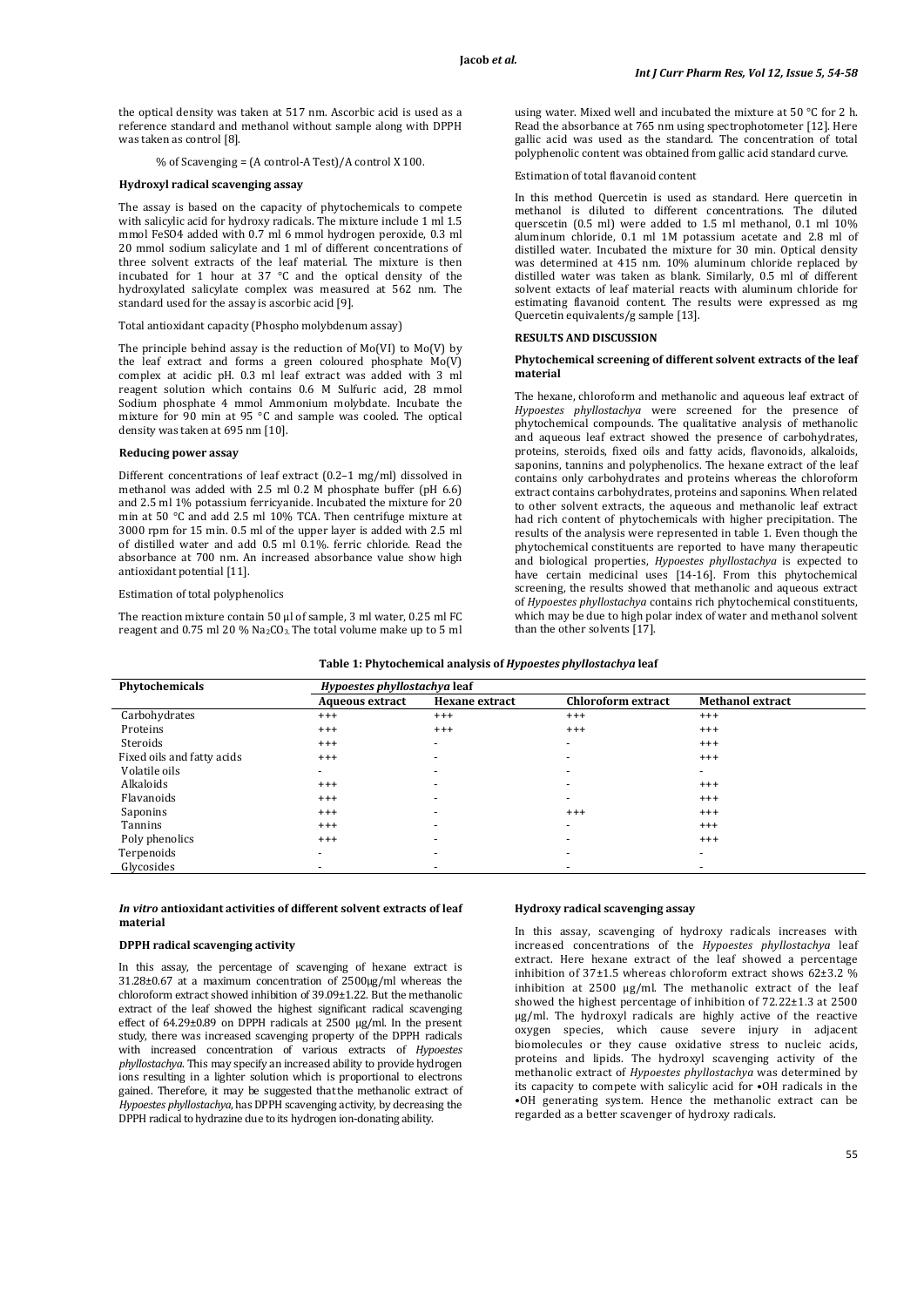

**Fig. 1: DPPH radical scavenging activity of various solvent extracts of** *Hypoestes phyllostachya*



**Fig. 2: Hydroxy radical scavenging activity of** *Hypoestes phyllostachya*



**Fig. 3: Total antioxidant capacity of various solvent extracts of** *Hypoestes phyllostachya*

Total antioxidant capacity (Phospho molybdenum assay)

The total antioxidant activity of the plant extracts was determined by the Phospho molybdenum assay. Here the methanolic extracts of *Hypoestes phyllostachya* leaf showed increased total antioxidant capacity with increasing concentration when compared to chloroform and hexane extracts of the sample. 500μg/ml of the methanolic extract of *Hypoestes phyllostachya* leaf was equivalent to 284 μg/ml of the ascorbic acid standard. When related to the hexane and chloroform extracts, the methanolic extract showed higher antioxidant capacity. It is a method which evaluates the reduction of Phosphate-Mo (VI) to Phosphate Mo(V) by the methanolic extract

and presence of a bluish-green coloured Phosphate Mo(V) complex. Increase in optical density indicates the higher antioxidant activity of *Hypoestes phyllostachya* leaf extract.

#### **Reducing power assay**

In reducing power assay, the different extracts of *Hypoestes phyllostachya* leaf showed reducing power ability. Her 2500μg/ml of the methanolic extract of *Hypoestes phyllostachya* was found to be equivalent to 46 μg/ml of ascorbic acid standard. From these results, it can be substantiated as the absorbance of leaf extracts increases, the reductive ability increases. The methanolic leaf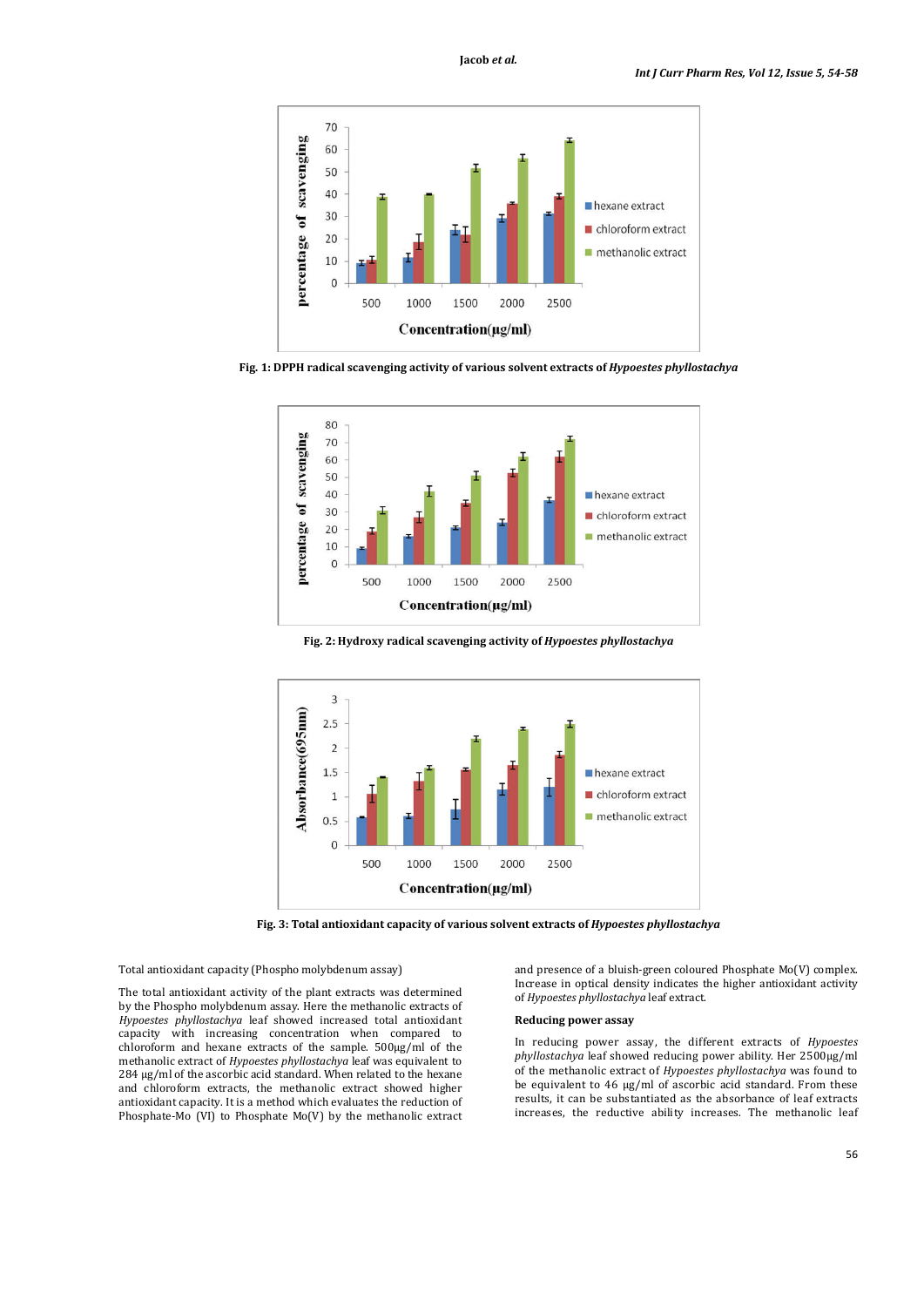extract has natural antioxidants to donate electrons and reduce of Fe+3 to Fe+2 ions. The reducing ability of extract depends on the presence of reductones which has antioxidant activity by breaking the free radical chain and donate a hydrogen atom. Hence the reducing power leads to the termination of the radical chain

reactions that may otherwise be very damaging. The presence of antioxidant reductants in the methanolic extract of *Hypoestes phyllostachya* of causes the reduction of the Fe3+complex to ferrous form, which indicates the significant reducing power of the plant extract.



**Fig. 4: Reducing power assay of various solvent extracts of** *Hypoestes phyllostachya*

### Estimation of total polyphenolics

The total phenolic content was found to be 10 mg Gallic acid equivalents present per gram *Hypoestes phyllostachya*. The results were obtained from the calibration curve of gallic acid standard. Among the different phytocompounds, Polyphenolics are widespread in the plant kingdom as part of our daily diet and are considered as

natural antioxidants. Poly phenolics have gained great attention due to their radical scavenging, anti-mutagenic, anti-carcinogenic and antiinflammatory properties. The antioxidant property of phenolics is due to their redox activities which make it as hydrogen donors, metal chelators, reducing agents and as well as singlet oxygen quenchers. In this study, there is an only lesser amount of polyphenolics present per gram of the methanolic extract of *Hypoestes phyllostachya*.



**Fig. 5: Determination of total polyphenolic content-Calibration curve of gallic acid**



**Fig. 6: Determination of total flavanoid-calibration curve of quercetin**